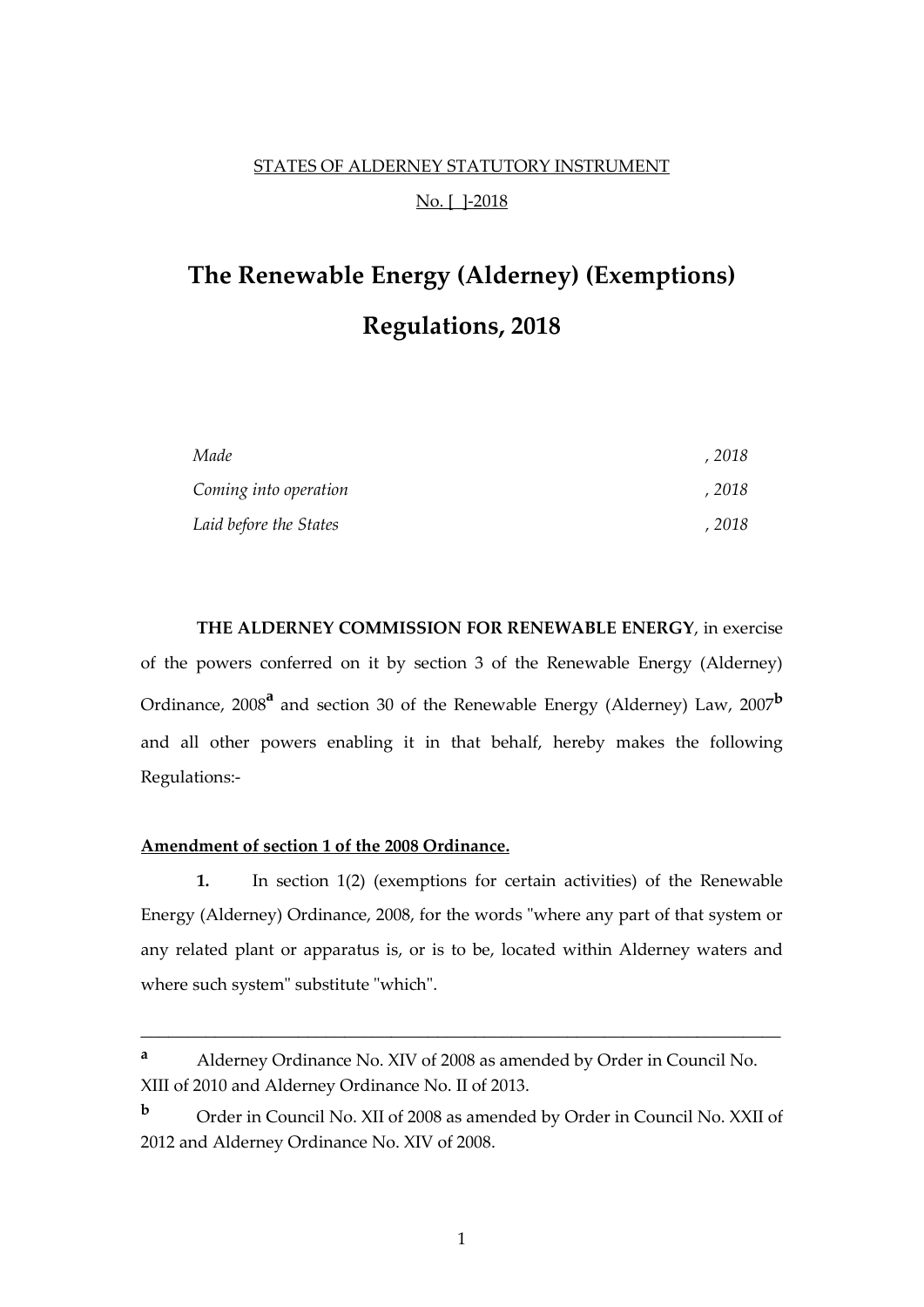### **Interpretation.**

**2**. (1) In these Regulations, unless the context requires otherwise -

"**enactment**" includes a Law, an Ordinance and any subordinate legislation and includes any provision or portion of a Law, an Ordinance or any subordinate legislation, and

"**subordinate legislation**" means any regulation, rule, order, rule of court, resolution, scheme, byelaw or other instrument made under any statutory, customary or inherent power and having legislative effect, but does not include an Ordinance.

(2) The Interpretation (Guernsey) Law, 1948**<sup>c</sup>** applies to the interpretation of these Regulations.

(3) Any reference in these Regulations to an enactment is a reference thereto as from time to time amended, re-enacted (with or without modification), extended or applied.

#### **Citation and commencement.**

**3.** These Regulations may be cited as the Renewable Energy (Alderney) (Exemptions) Regulations, 2018 and shall come into force on the day of , 2018.

Dated this day of , 2018

\_\_\_\_\_\_\_\_\_\_\_\_\_\_\_\_\_\_\_\_\_\_\_\_\_\_\_\_\_\_\_\_\_\_\_\_\_\_\_\_\_\_\_\_\_\_\_\_\_\_\_\_\_\_\_\_\_\_\_\_\_\_\_\_\_\_\_\_\_

**<sup>c</sup>** Ordres en Conseil Vol. XIII, p. 355.